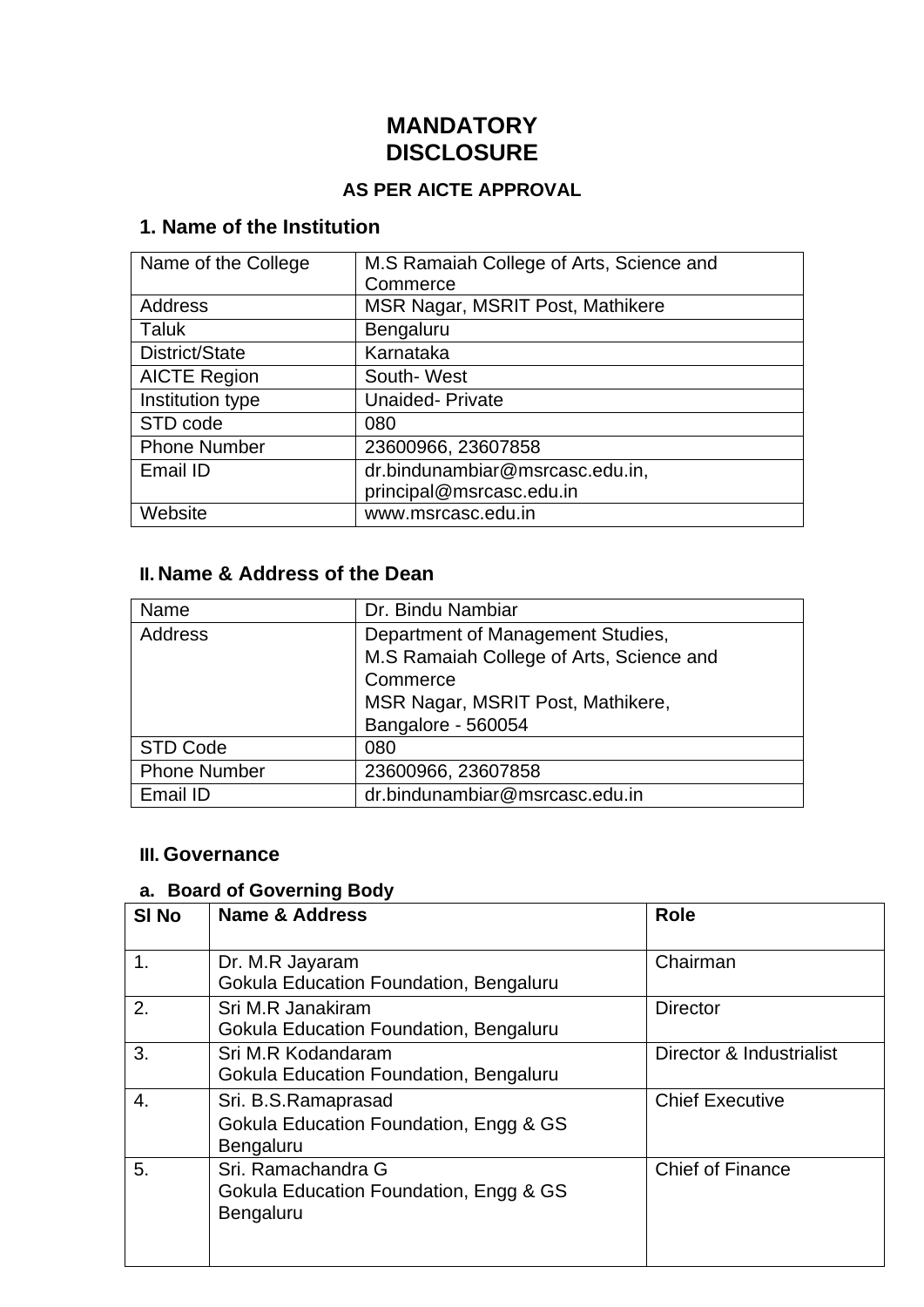| 6. | Dr. A Nagarathna<br>M.S Ramaiah College of Arts, Science and<br>Commerce      | <b>Principal and Member</b><br>Secretary  |
|----|-------------------------------------------------------------------------------|-------------------------------------------|
| 7. | Prof. B.S Jayaram<br>M.S Ramaiah College of Arts, Science and<br>Commerce     | Vice Principal,<br><b>HOD of Commerce</b> |
| 8. | CA. Anand K<br>Chartered Accountant- M/S Chandan & Raman,<br><b>Bengaluru</b> | Alumni – RCASC                            |
| 9. | Sri. T.H Srinivasaiah<br><b>Bengaluru City University</b>                     | <b>University Nominee</b>                 |

#### **b. Frequency of Board Meetings**

| <b>Board Meetings</b> |  |
|-----------------------|--|

**c.** Nature and extend of involvement of faculty and students in Academic Affairs/ Improvements

The faculty members participate in review of curriculum well before start of the academic year and examine the potential for new courses and modifications required in existing courses. Students participate through regular feedbacks in their courses.

#### **IV.Programmes**

| SI<br>N<br>$\mathbf O$ | Name<br>the<br>programme | of | No of<br>seats | Duration         | Cut<br><b>Marks</b>                                                        | off | Fees<br>Thousan<br>ds | $\mathsf{in}$ | Placeme<br>nt<br>facilities | <b>Placement salary</b><br>details (in lakhs of<br>Rupees) |
|------------------------|--------------------------|----|----------------|------------------|----------------------------------------------------------------------------|-----|-----------------------|---------------|-----------------------------|------------------------------------------------------------|
| 1.                     | <b>MBA</b>               |    | 60             | Two<br>year<br>s | Average of<br>50% in all<br>examinatio<br>leading<br>n<br>to<br>graduation |     | 5.75                  |               | Yes                         | Max salary $-$<br>8.46<br>Avg Salary -<br>4.64             |

#### **V. Faculty**

| <b>Number of Permanent Faculty</b> | 06                       |
|------------------------------------|--------------------------|
| Number of Adjunct Faculty          | $\overline{\phantom{0}}$ |
| Resource person                    |                          |
| Profile of the Dean                | As in (annexure 2)       |
|                                    |                          |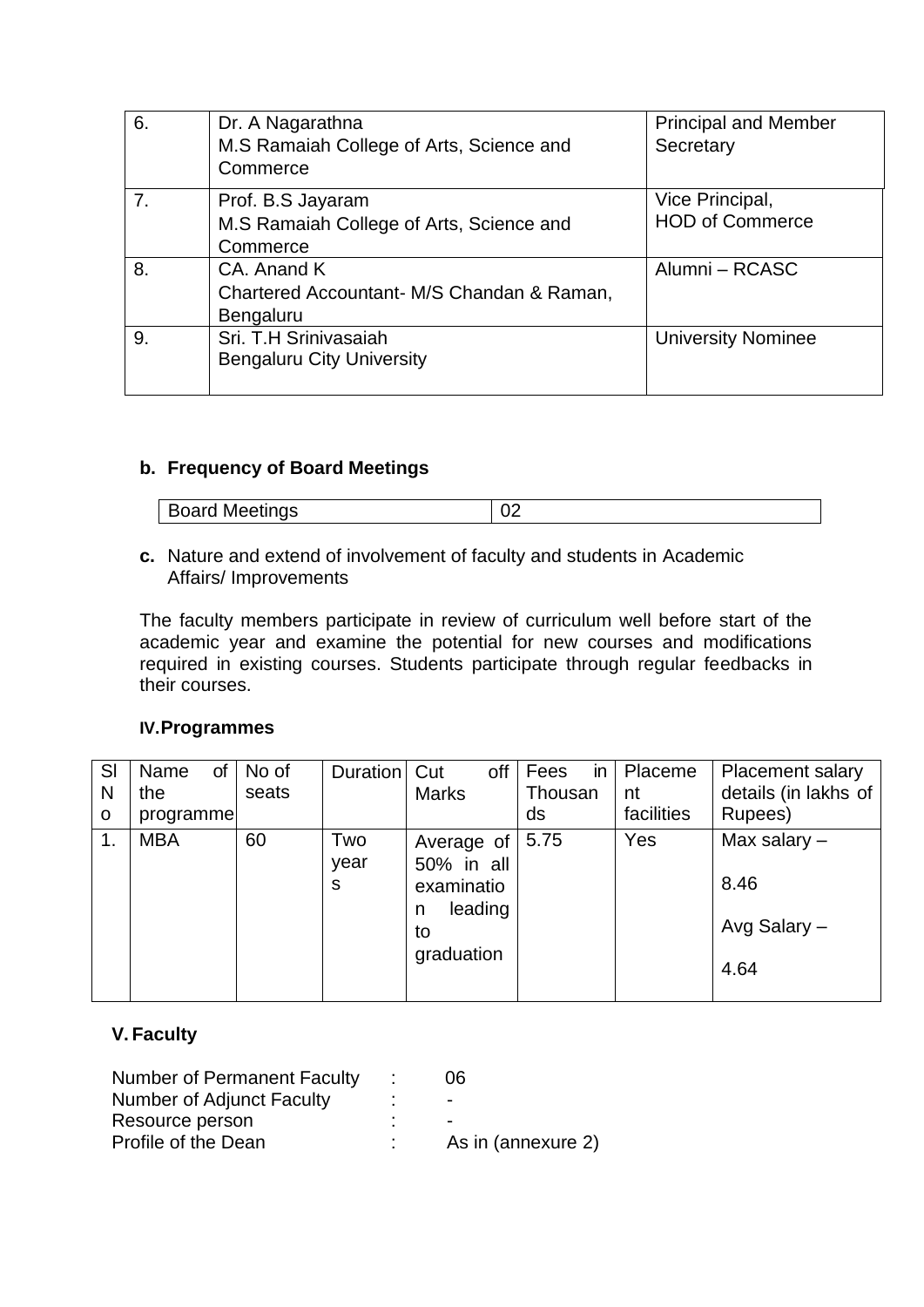#### **VI. Fees**

The total fees payable for this two years full time course is Rs. 5.75 Lakhs. The fees structure for Rs. 5.75 Lakhs are divided as follows:

| SI<br>$\mathsf{N}$ | Description                                                                                                                                                                                                                                                                                              | Admission                |              | <b>Total Fee</b> |                |        |              |
|--------------------|----------------------------------------------------------------------------------------------------------------------------------------------------------------------------------------------------------------------------------------------------------------------------------------------------------|--------------------------|--------------|------------------|----------------|--------|--------------|
| $\mathbf 0$        |                                                                                                                                                                                                                                                                                                          |                          | $\mathsf{l}$ | $\mathbf{I}$     | $\mathbf{III}$ | IV     |              |
| 1.                 | Registration<br>fees<br>a. Govt Quota                                                                                                                                                                                                                                                                    | 10,000                   |              |                  |                |        |              |
|                    | b. Management<br>Quota                                                                                                                                                                                                                                                                                   | 50,000                   | 50000        | 50000            | 50000          | 50000  |              |
| 2.                 | <b>Tuition Fee</b>                                                                                                                                                                                                                                                                                       |                          |              |                  |                |        |              |
| 3.                 | Laptop & book<br>kit charges for<br>others<br>inputs<br>such<br>as<br>Value added<br>course,<br>personality                                                                                                                                                                                              | Govt<br>Quot<br>a        | 50,000       | 50,000           | 50,000         | 50,000 | $2,10,000/-$ |
|                    | Development,<br>Soft skill<br>courses,<br>outbound<br>training,<br>uniforms<br>and<br>blazers,<br>computer<br>lab<br>facilities,<br>Library<br>facilities,<br>Annual<br>subscription<br>to<br>E-Library,<br>Industrial<br>visits,<br>Insurance,<br>placement<br>assistance<br>and<br>examination<br>fees | <b>Mgmt</b><br>Quot<br>a | 1,00,000     | 75,000           | 75,000         | 75,000 | 5,75,000/-   |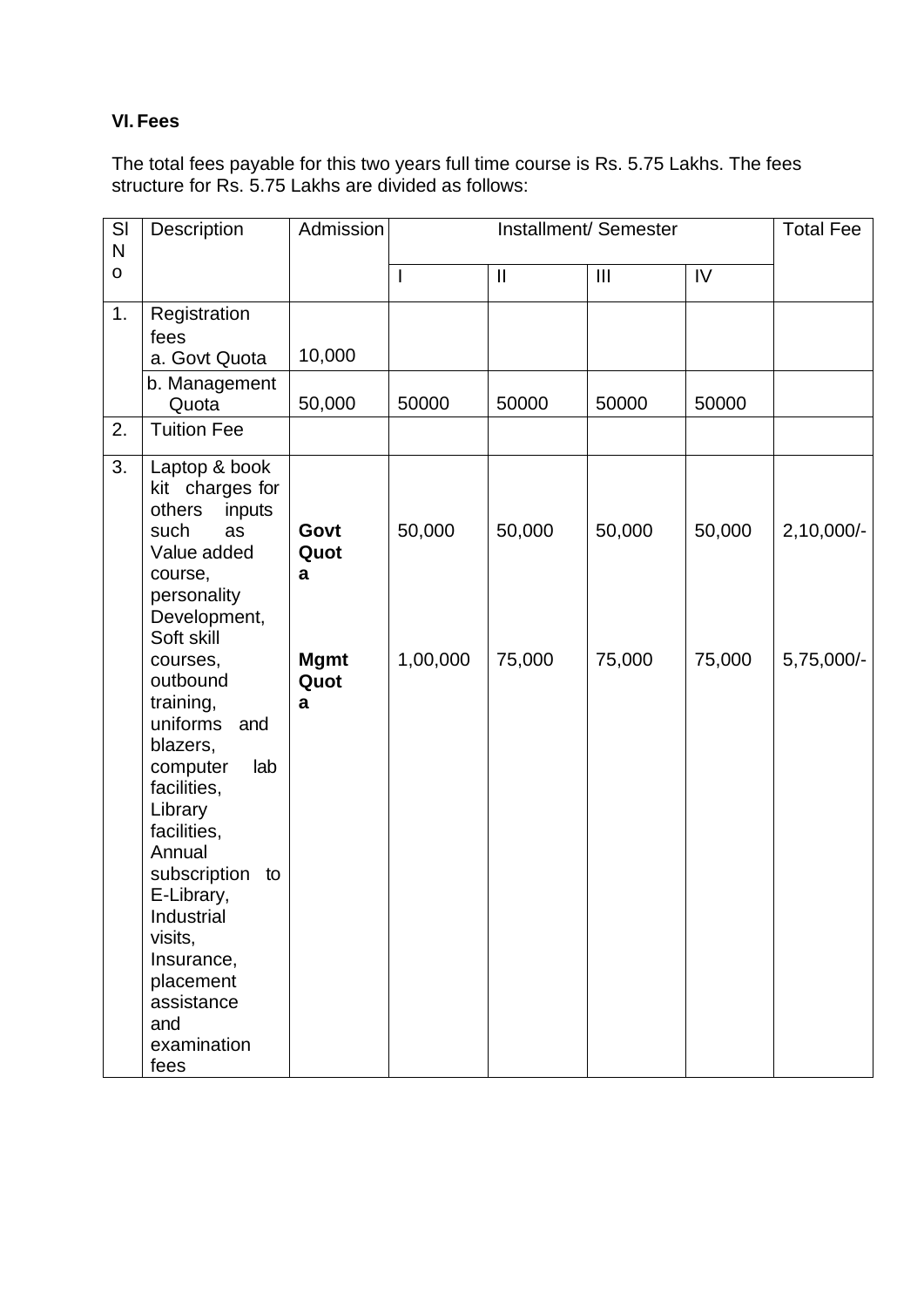### **VII. Admissions**

| Name of the<br><b>Programme</b> | Year    | No. of seats<br>sanctioned | No. of<br><b>Students</b><br><b>Admitted</b> | No. | <b>of</b> | <b>Applications</b><br>received |
|---------------------------------|---------|----------------------------|----------------------------------------------|-----|-----------|---------------------------------|
| MBA                             | 2020-21 | 60                         | 60                                           |     |           | 90                              |

# **VIII. Admission Procedure (for the academic year 2021-22)**

| Name of the Admission Test                     | MAT, CMAT |
|------------------------------------------------|-----------|
| Webpages of the test agencies                  |           |
| No of seats allotted of the tests together   - |           |

### **IX.The Campus**

| Infrastructural Information | Campus of 2.9 acres located within<br><b>M.S Ramaiah Campus</b>                                            |
|-----------------------------|------------------------------------------------------------------------------------------------------------|
| Class room facilities       | 3 Classrooms with one seminar hall and<br>one Tutorial room with seating capacity<br>ranging from 60 to 80 |
| <b>Computer Facilities</b>  | 60 PCs                                                                                                     |
| <b>Library Facilities</b>   | Total number of books in the library                                                                       |
|                             | Titles : 6563                                                                                              |
|                             | Volumes: 2091                                                                                              |
|                             | Journals:<br>National - 18<br>International - 12                                                           |
|                             | Magazines: 31                                                                                              |
|                             | News Papers: 19                                                                                            |
|                             | No of E- Books: 76608 +                                                                                    |
| <b>Girls Hostel</b>         | Available                                                                                                  |
| <b>Boys Hostel</b>          | Available                                                                                                  |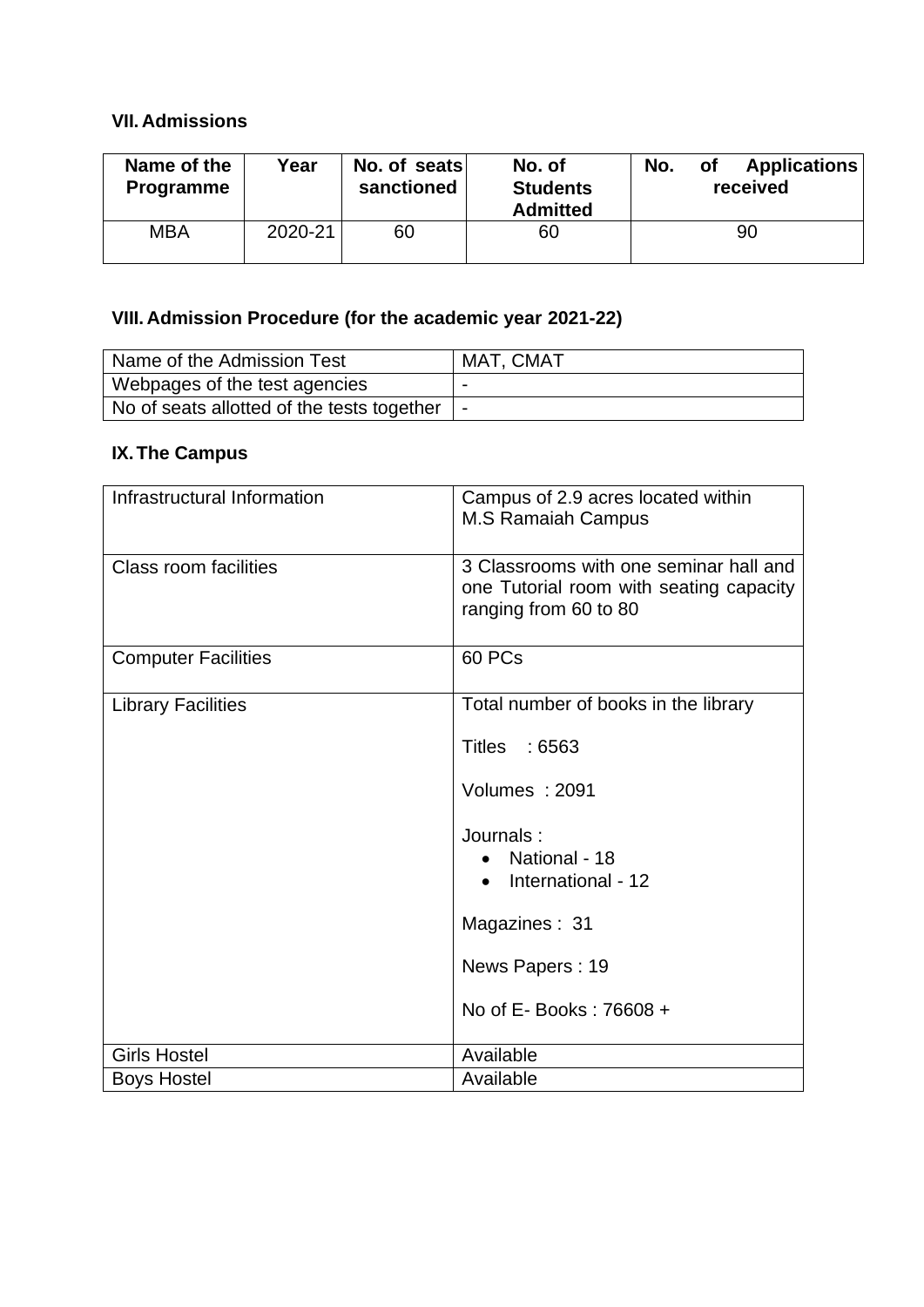## **Annexure 1**

Full time faculty for the academic year 2021-22

| <b>SI</b><br><b>No</b> | <b>Faculty Name</b>     | Qualification      | <b>Specialization</b> |
|------------------------|-------------------------|--------------------|-----------------------|
| 1.                     | Dr. Bindu Nambiar       | MBF, AIII, Ph.D    | Finance               |
| 2.                     | Mr. Ajay Krishna        | MBA, NET           | Finance               |
| 3.                     | Ms. Vichitra Somashekar | MBA, KSET, (Ph.D)  | <b>Human Resource</b> |
| 4.                     | Ms. A Suwarna           | MBA, (Ph.D)        | Human Resource        |
| 5.                     | Dr. Pallavi             | MBA, M.Phil., Ph.D | Human Resource        |
| 6.                     | Mr. Nithyananda Patel R | MBA, KSET, (Ph.D)  | Finance               |

# **Annexure 2**

### **Profile of the Dean**

| Name           | Dr. Bindu Nambiar |
|----------------|-------------------|
| Date of Birth  | 26.01.1976        |
| Place of Birth | Kerala            |
| Nationality    | Indian            |

### **Educational Qualification**

| <b>Degree</b>                  | <b>Subject</b> | <b>Place of Study</b>         |
|--------------------------------|----------------|-------------------------------|
| Ph.D                           | Management     | <b>Bharathiyar University</b> |
| <b>ALLL</b>                    | Life Insurance | Calicut, Kerala               |
| <b>MBF</b>                     | Finance        | CUSAT, Kochi                  |
| (Master's in Business Finance) |                |                               |